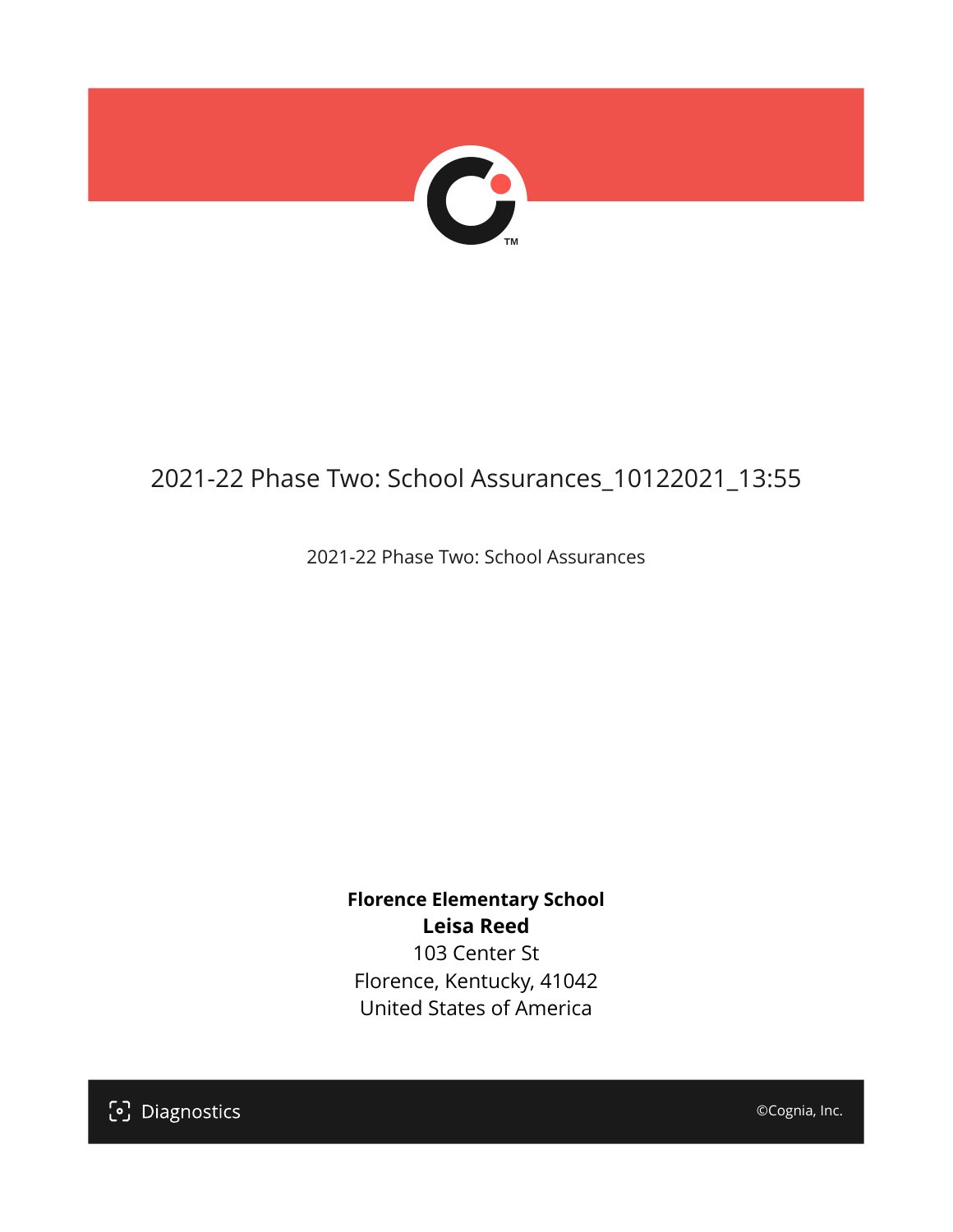### **Table of Contents**

| 2021-22 Phase Two: School Assurances |  |
|--------------------------------------|--|
| Attachment Summary                   |  |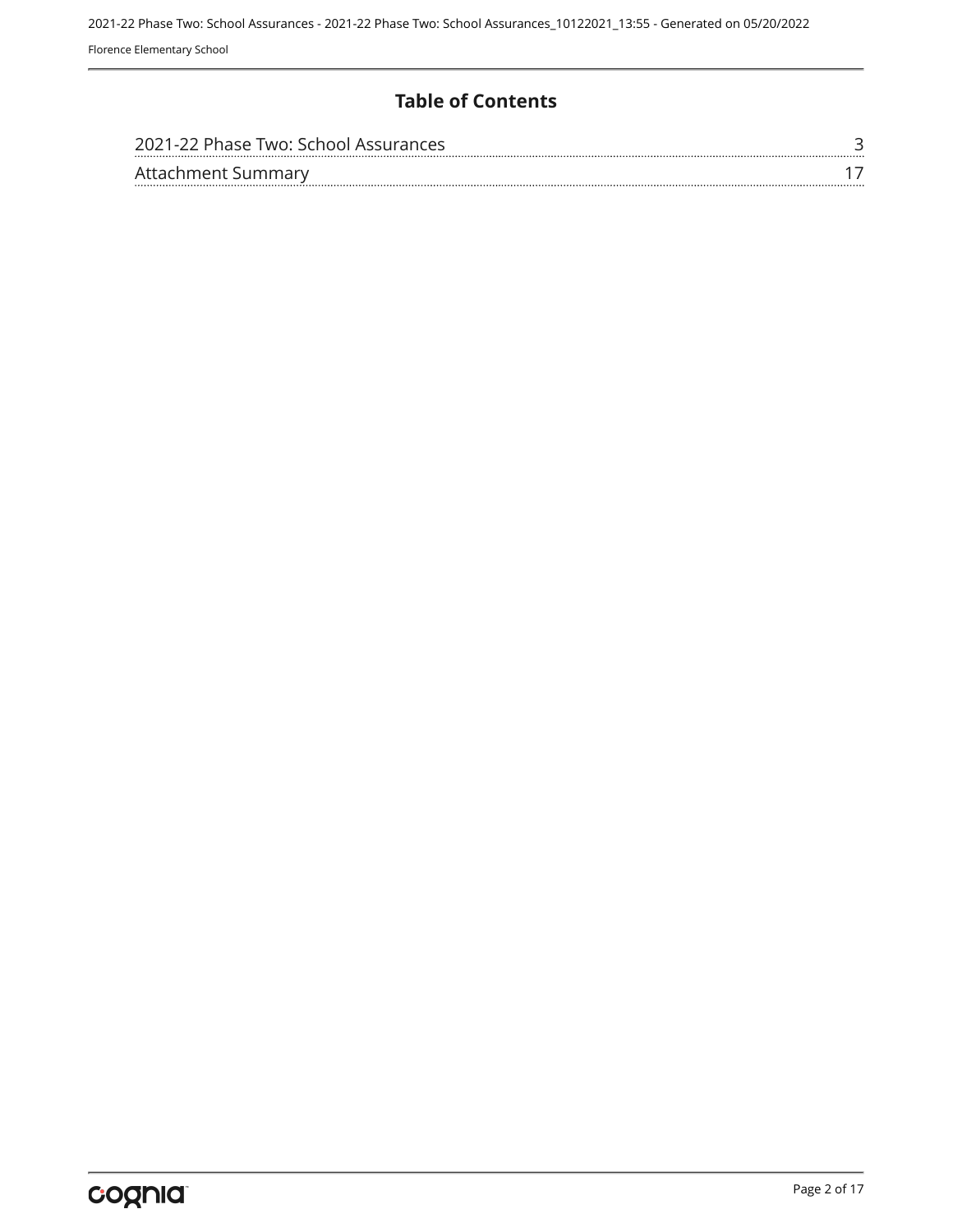# <span id="page-2-0"></span>**2021-22 Phase Two: School Assurances**

#### Introduction

Assurances are a required component of the improvement planning process (703 KAR 5:225). Please read each assurance carefully and indicate whether your school complies by selecting the appropriate response (Yes, No or N/A). If you wish to provide further information or clarify your response, space for comments is provided. Comments are optional. You may upload any supporting documentation as needed.

#### Federal Programs

1. If the school receives Title II, Part A funds, the school provides professional development for staff that is in accordance with the purpose of Title II, Part A of ESSA (job-embedded, evidence-based, sustainable, data-driven and classroom-focused); addresses the needs of all students; and, strives to ensure all students are transition ready as intended by Section 2103 of ESSA, which governs the local use of Title II, Part A funding.

 **Yes** o No N/A **COMMENTS**

All certified staff have been and will continue to participate in professional learning focused on the Fountas and Pinnell literacy resources. The training will continue through the '22-'23 school year.

2. The school ensures that the use of federal funding, including expenditures for certified or classified positions (e.g. counselors, nurses, media specialists, etc.), is reasonable and necessary in compliance with 2 CFR 200.403 and 200.405.

### **Yes** o No N/A **COMMENTS**

Title I Programs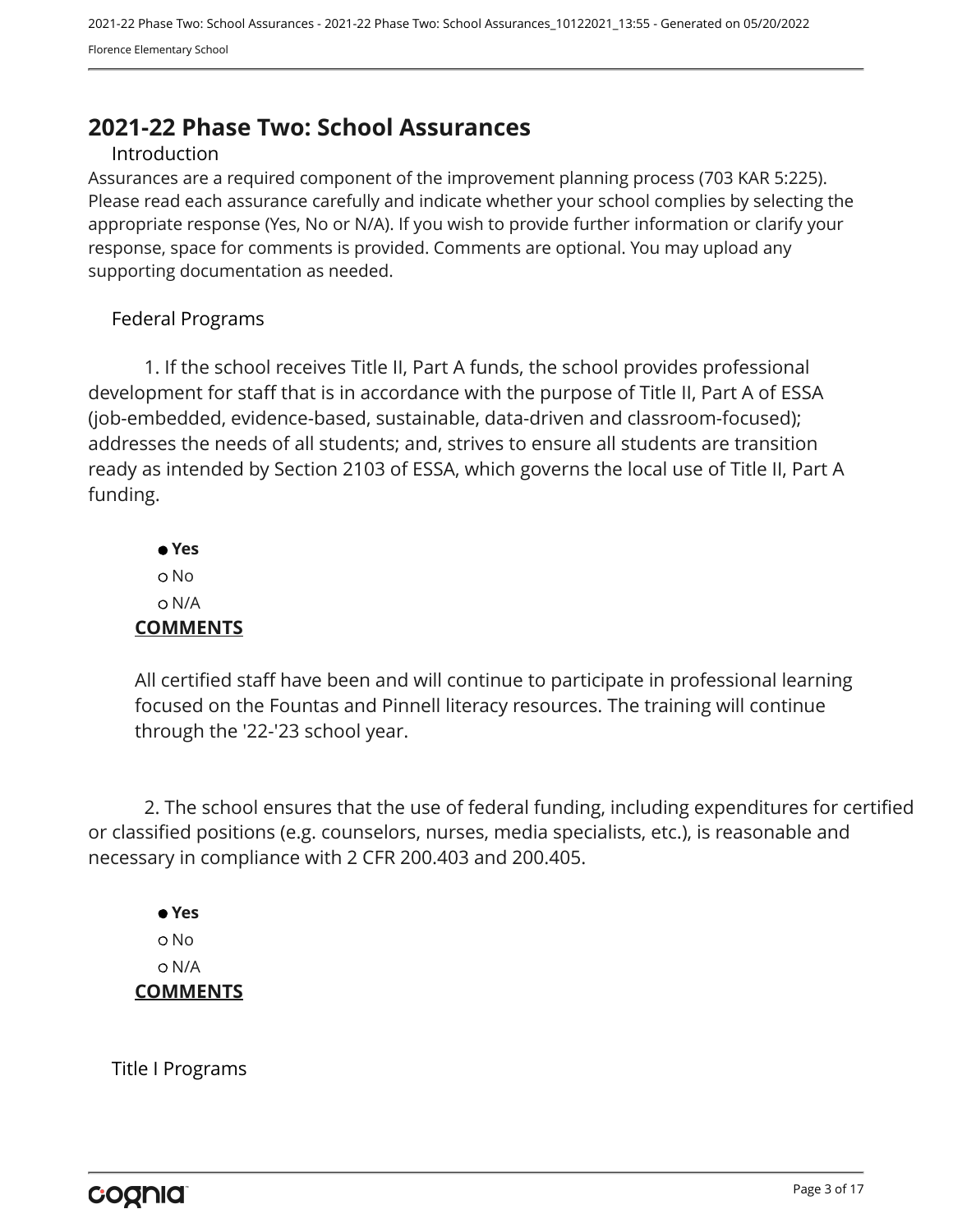3. The school ensures that all teachers and paraprofessionals working in a program supported with Title I, Part A funding meet applicable state requirements as required by Section  $1111(g)(2)(j)$  of ESSA.

# **Yes** No N/A **COMMENTS**

4. The school distributes to parents and family members of participating children, or all children in a schoolwide program, a written parent and family engagement policy, which is agreed on by such parents, that describes the means for carrying out the requirements of ESSA Section 1116 (c) through (f). The school makes the policy available to the local community and updates it periodically to meet the changing needs of parents and the school. For reference, Section 1116(b) of ESSA allows existing parent and family engagement policies the school may have in place to be amended to meet the requirements under Title I, Part A.

 **Yes** o No N/A **COMMENTS**

The policy is reviewed annually by the SBDM council and is available to all stakeholders.

# **ATTACHMENTS**

# **Attachment Name**

Parent Involvement Policy

5. The school convenes an annual meeting, at a convenient time, to which all parents of participating children, or all children in a schoolwide program, are invited and encouraged to attend, to inform parents of their school's participation in Title I, Part A and to explain the requirements of Title I, Part A, and the right of the parents to be involved, as required under Section 1116(c)(1).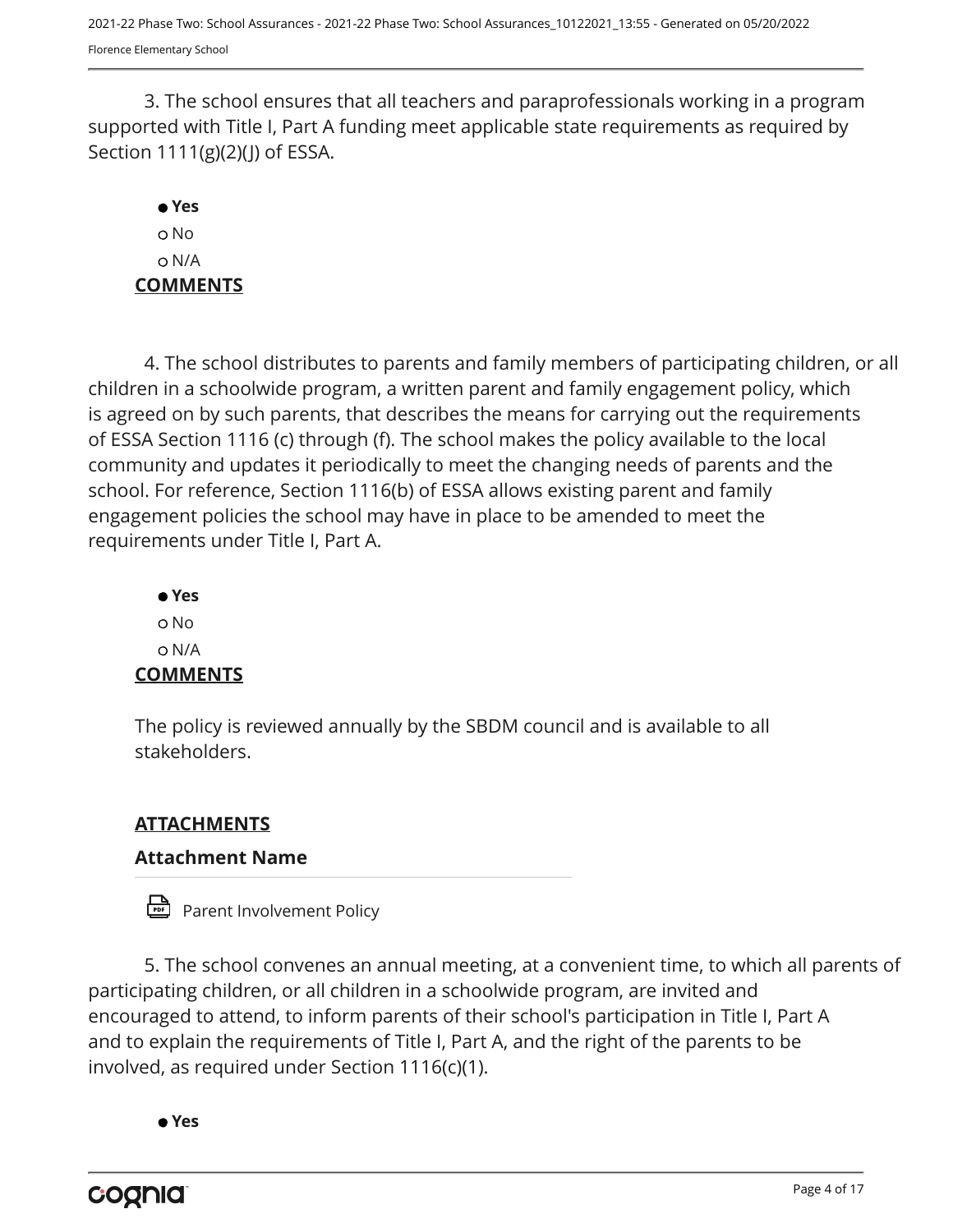No N/A

### **COMMENTS**

FES hosted two parent involvement evenings during parent/teacher conferences on October 26 and 28 from 4:00-7:00. Families were invited to conferences with their child's teacher and then directed to family involvement activities and take-home literacy and numeracy support materials.

### **ATTACHMENTS**

#### **Attachment Name**

FES Title 1 PPT

6. The school offers a flexible number of meetings to parents, such as meetings in the morning or evening, and may provide, with funds provided under this part, transportation, child care, or home visits, as such services relate to parental involvement (ESSA Section 1116(c)(2).

 **Yes** No N/A **COMMENTS**

Due to concerns about Covid, we offered two evenings for parent/teacher conferences. Conferences were scheduled to minimize traffic in the builiding. We also offered virtual options and daytime conferences coinciding with teachers' planning times.

7. The school involves parents, in an organized, ongoing, and timely way, in the planning, review, and improvement of programs under Title I, including the planning, review, and improvement of the school parent and family engagement policy and the joint development of the schoolwide program plan undersection 1114(b), except that if a school has in place a process for involving parents in the joint planning and design of the school's programs, the school may use that process, if such process includes an adequate representation of parents of participating children (ESSA Section 1116 (c)(3)).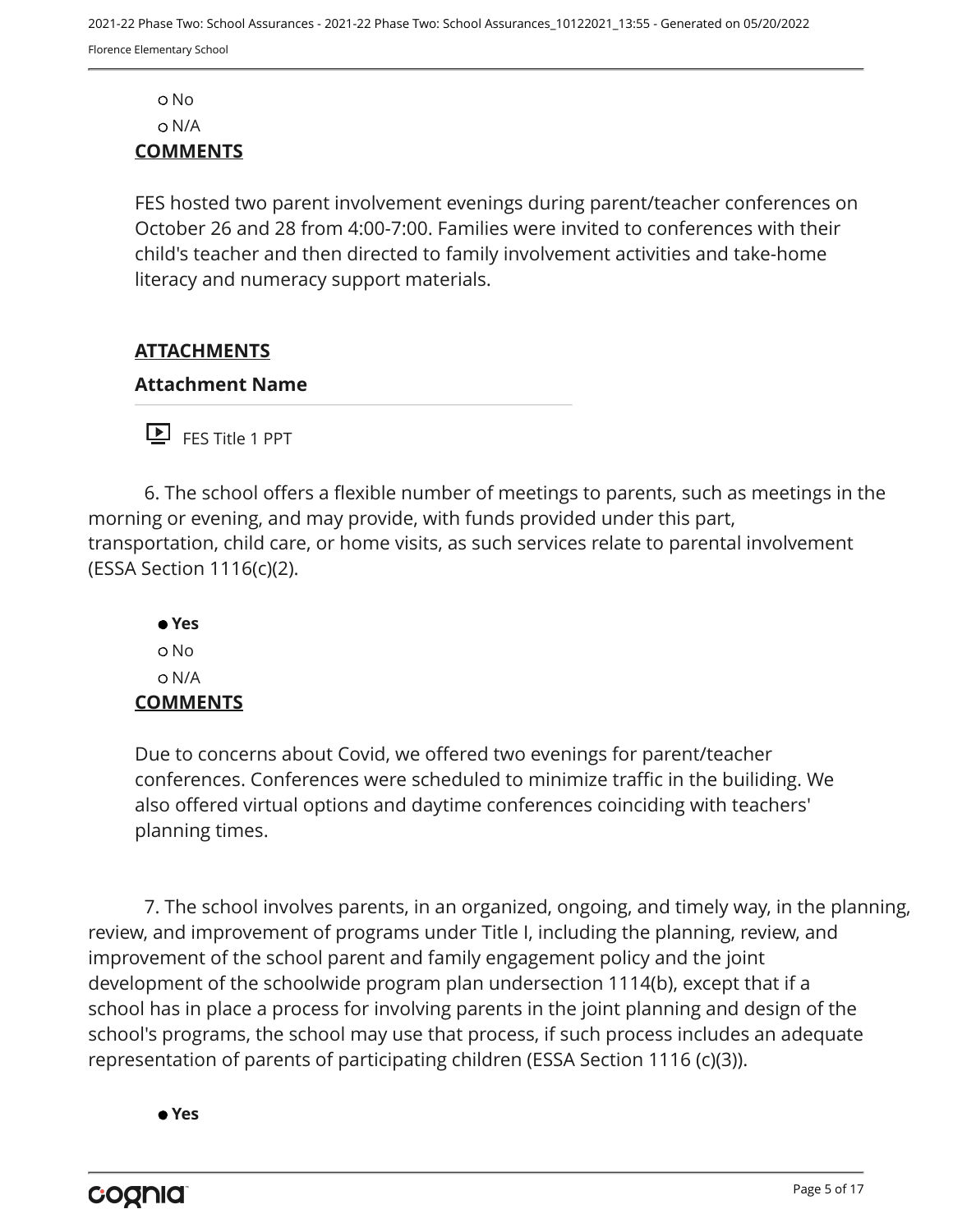No

N/A

#### **COMMENTS**

FES has three parent members on our SBDM council and parents are encouraged to participate in all standing committees.

8. The school provides parents of participating children, or all children in a schoolwide program—

A. timely information about programs under Title I;

B. a description and explanation of the curriculum in use at the school, the forms of academic assessment used to measure student progress, and the achievement levels of the challenging state academic standards; and

C. if requested by parents, opportunities for regular meetings to formulate suggestions and to participate, as appropriate, in decisions relating to the education of their children, and respond to any such suggestions as soon as practicably possible (ESSA Section 1116  $(C)(4)$ ).

 **Yes** o No N/A

### **COMMENTS**

Families were given the attached brochure and also invited to attend the family involvement nights.

### **ATTACHMENTS**

### **Attachment Name**

**目** FES Title 1 Brochure

9. The school jointly develops with parents for all children served under this part a school-parent compact that outlines how parents, the entire school staff, and students will share the responsibility for improved student academic achievement and the means by which the school and parents will build and develop a partnership to help children achieve the state's high standards. The compact meets the requirements outlined in ESSA 1116(d)(1-2).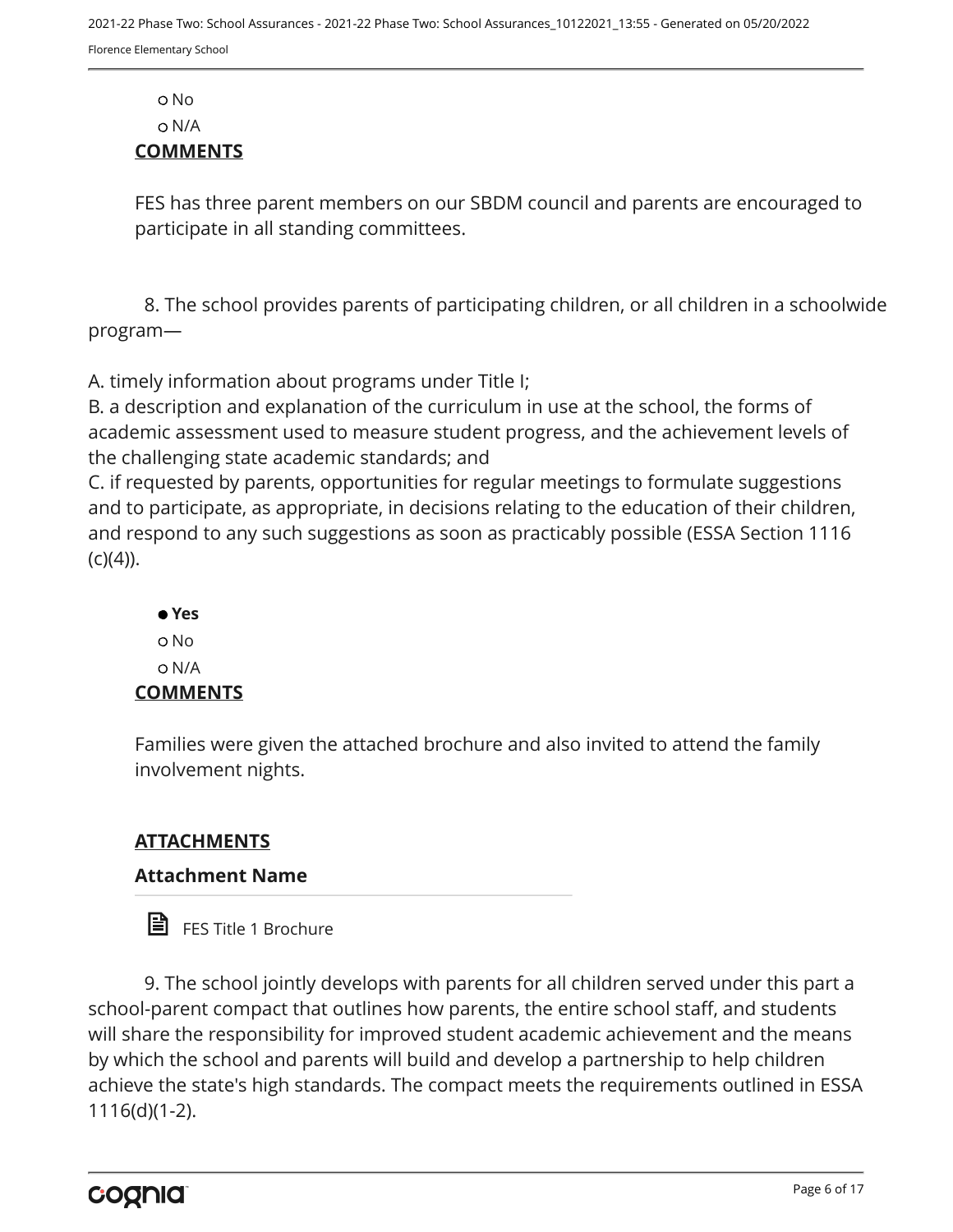**Yes** No N/A **COMMENTS**

All parents attending the family involvement nights and parent/teacher conferences were asked to review and sign the attached compact. The compact was sent home to all families.

### **ATTACHMENTS**

#### **Attachment Name**

FES School Compact

10. The school provides assistance to parents of children served by the school in understanding such topics as the challenging state academic standards, state and local academic assessments, the requirements of Title I, and how to monitor a child's progress and work with educators to improve the achievement of their children, as required by ESSA Section 1116(e)(1).

 **Yes** No N/A **COMMENTS**

State assessment scores are reviewed during council meetings, parent/teacher conferences, and links to the school report card via social media. Through our Leader In Me initiative, students take responsibility for tracking their performance data and monitoring growth. Student led conferences will be the next step in ensuring student ownership.

11. The school provides materials and training to help parents to work with their children to improve their children's achievement, such as literacy training and using technology (including education about the harms of copyright piracy), as appropriate, to foster parental involvement, as required in ESSA Section 1116(e)(2).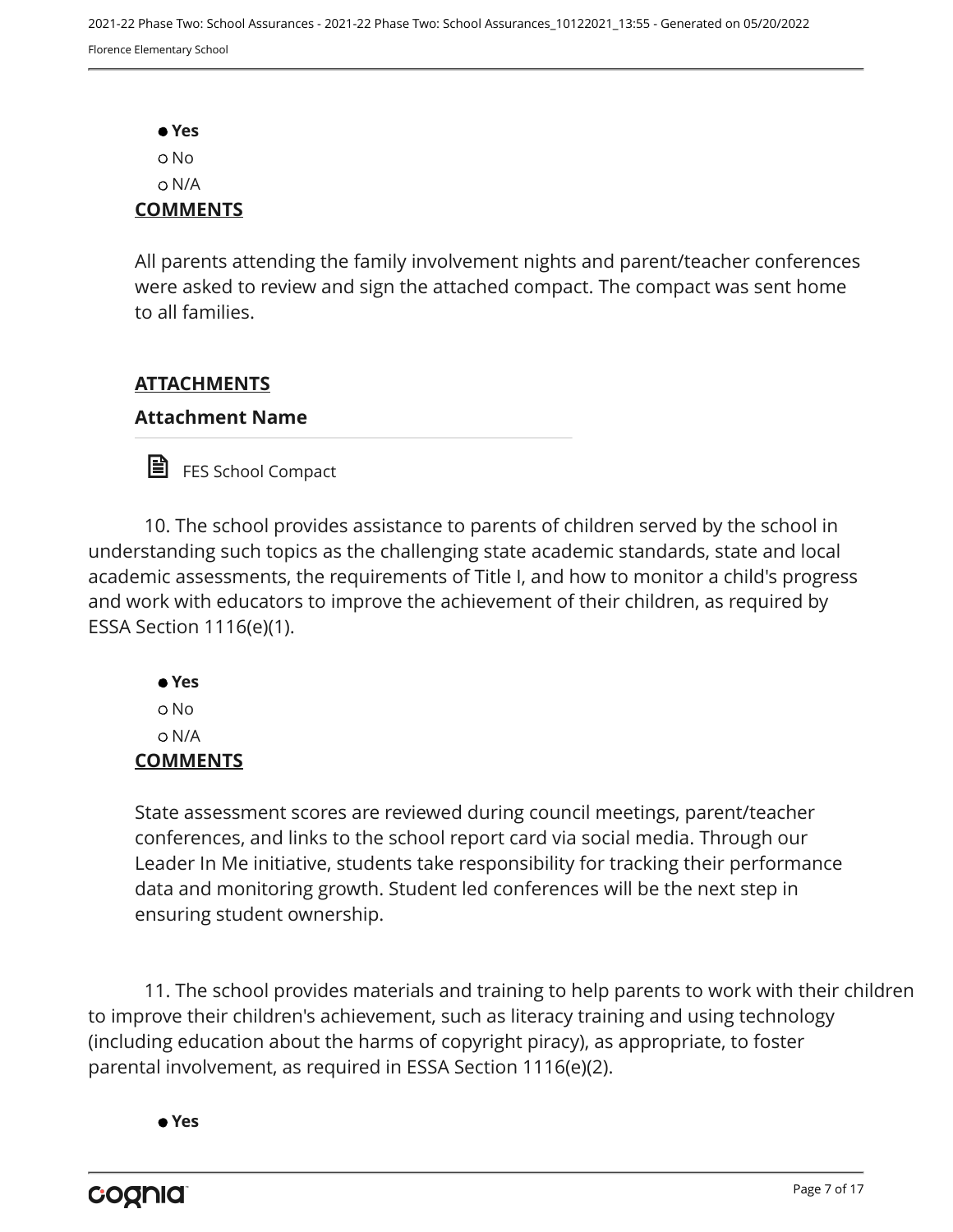No N/A **COMMENTS**

During our family involvement nights, families were given literacy and numeracy activities and materials to implement at home to support their child's academic success. All classroom teachers recorded videos and shared them with their families focused on how to utilize the materials.

12. The school educates teachers, specialized instructional support personnel, principals, and other school leaders, and other staff, with the assistance of parents, in the value and utility of contributions of parents, and in how to reach out to, communicate with, and work with parents as equal partners, implement and coordinate parent programs, and build ties between parents and the school, as required in ESSA Section 1116(e)(3).

 **Yes** o No N/A **COMMENTS**

FES utilizes class Dojo and Kinvolved to communicate with families. Both communication platforms translate messages into multiple languages to allow us to better communicate with our bi-lingual families. Staff members were trained during a faculty meeting on use of technology platforms. We are also starting a parent ambassador program this year with the goal of having parent ambassadors support our efforts to better communicate with all our stakeholders.

13. To the extent feasible and appropriate, the school coordinates and integrates parent involvement programs and activities with other federal, state, and local programs, including public preschool programs, and conducts other activities, such as parent resource centers, that encourage and support parents in more fully participating in the education of their children (ESSA Section 1116(e)(4)).

 **Yes** o No N/A **COMMENTS**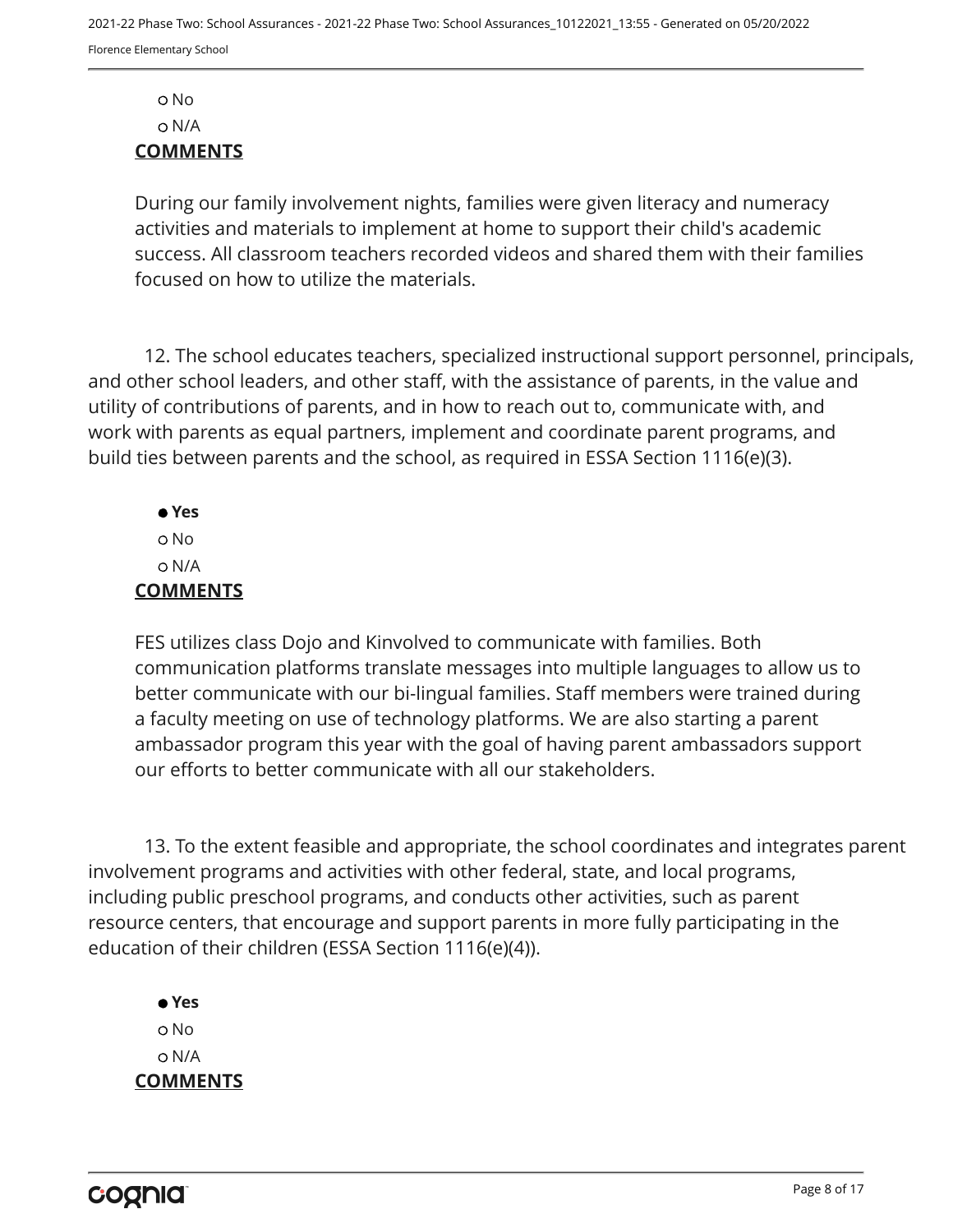The FES preschool students are currently located at the Preschool Achievement Center (PAC). Our FRC, in conjunction with PAC hosts monthly early learning family events at Ockerman Elementary.

14. The school ensures that information related to school and parent programs, meetings, and other activities is sent to the parents of participating children, or all children in a schoolwide program, in a format and, to the extent practicable, in a language the parents can understand, as required in ESSA Section 1116(e)(5).

 **Yes** No N/A **COMMENTS**

FES utilizes class Dojo, Kinvolved, and Facebook to communicate with families. Both Dojo and Kinvolved translate messages into multiple languages to allow us to better communicate with our bi-lingual families. We are also starting a parent ambassador program this year with the goal of having parent ambassadors support our efforts to better communicate with all our stakeholders.

15. To the extent practicable, the school provides opportunities for the informed participation of parents and family members (including parents and family members who have limited English proficiency, parents and family members with disabilities, and parents and family members of migratory children), including providing information and school reports required under section 1111 in a format and, to the extent practicable, in a language parents understand (ESSA Section 1116(f)).

 **Yes** No N/A **COMMENTS**

To the extent to which translation services are available, materials sent home are translated into the identified home language. This information is obtained via the home language survey completed when a student is enrolled at FES.

Title I Schoolwide Programs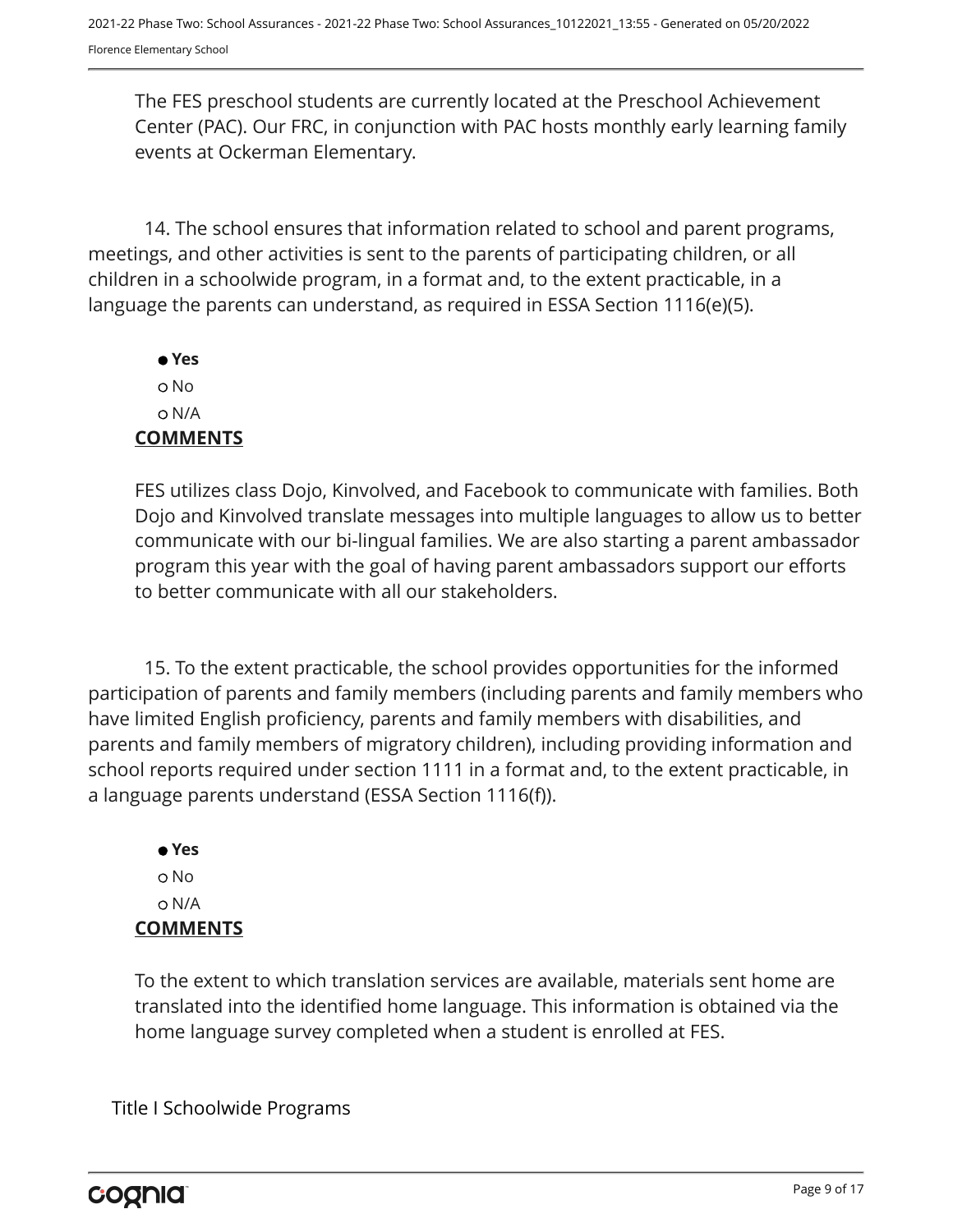16. If the school is implementing a schoolwide program, the school developed a comprehensive plan during a 1-year period or qualifies for an exception under Section 1114(b)(1) of the Every Student Succeeds Act (ESSA).

# **Yes** o No N/A **COMMENTS**

17. If the school is implementing a schoolwide program, the school developed a comprehensive plan with the involvement of parents and other members of the community to be served as well as individuals who will carry out such plan (e.g. teachers, administrators, classified staff, etc.) as required by Section 1114(b)(2) of ESSA.

 **Yes** No N/A **COMMENTS**

FES has an Implementation and Sustainability Plan that is all encompassing.

# **ATTACHMENTS**

# **Attachment Name**

**ED** FES Implementation and Sustainability Plan

18. If the school is implementing a schoolwide program, the school developed a comprehensive plan that will remain in effect for the duration of the school's participation under Title I, Part A of ESSA as required by Section 1114(b)(3) of ESSA.

 **Yes** No N/A **COMMENTS**

# **ATTACHMENTS**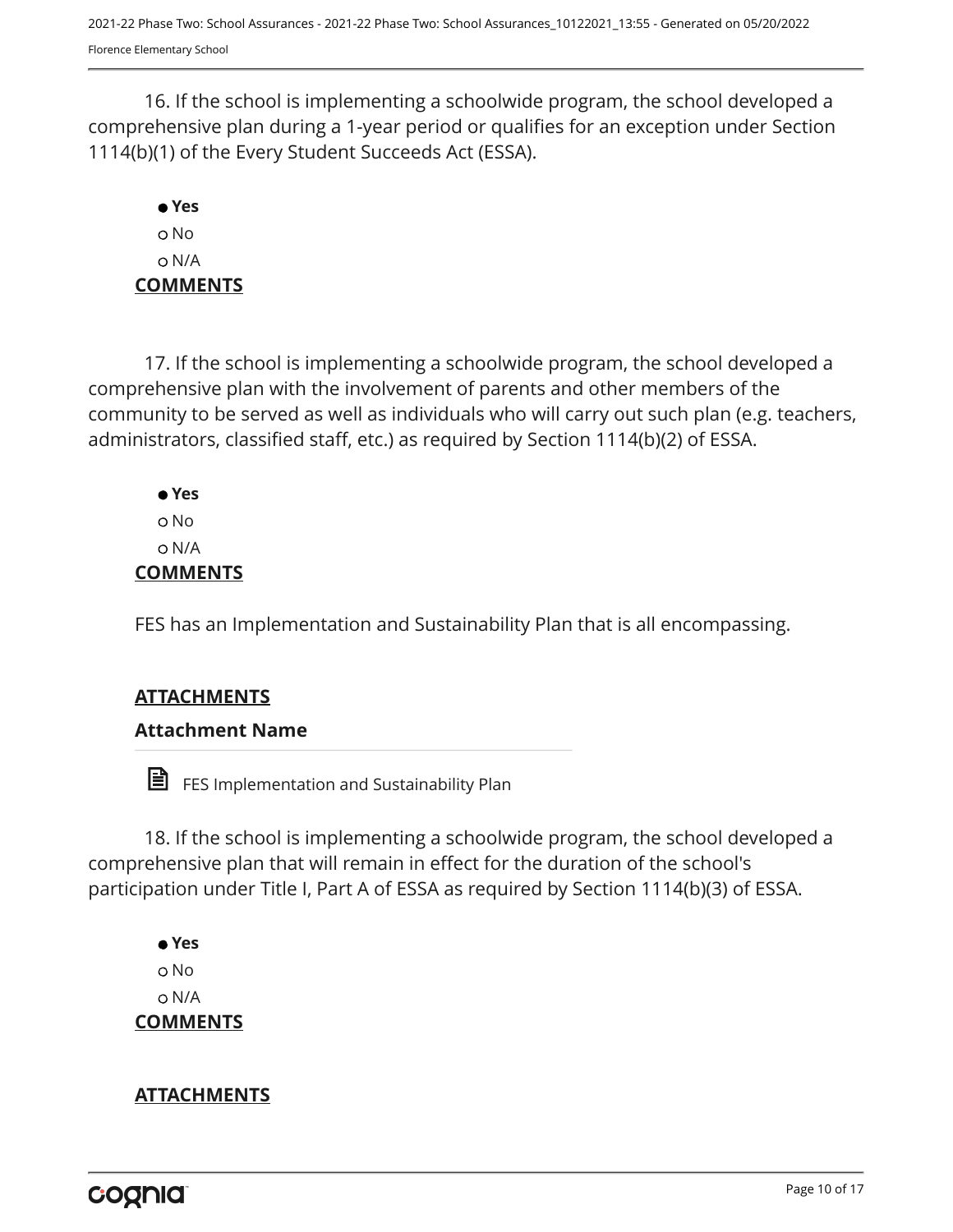2021-22 Phase Two: School Assurances - 2021-22 Phase Two: School Assurances\_10122021\_13:55 - Generated on 05/20/2022 Florence Elementary School

#### **Attachment Name**

FES Implementation and Sustainability Plan 21-22

19. If the school is implementing a schoolwide program, the school developed a comprehensive plan that is available to district leadership, parents, and the public and in an understandable and uniform format as required by Section 1114(b)(4) of ESSA.

 **Yes** No N/A **COMMENTS**

See attached Implementation and Sustainability Plan

20. If the school is implementing a schoolwide program, the school developed a comprehensive plan that, to the extent appropriate and applicable, coordinates with other federal, state, and local programs, including but not limited to the implementation of improvement activities in schools identified for comprehensive or targeted support and improvement, as required by Section 1114(b)(5) of ESSA.

 **Yes** o No N/A **COMMENTS**

21. If the school is implementing a schoolwide program, the school developed a comprehensive plan that is based on a comprehensive needs assessment, which included a review of academic achievement data, and includes, among other items, a description of the strategies the school will implement to address school needs as required by Section 1114(b)(6) of ESSA. The comprehensive needs assessment was developed with the participation of individuals who will carry out the schoolwide program plan, and the school documents how it conducted the needs assessment, the results it obtained, and the conclusions it drew from those results, as required by 34 CFR 200.26 (Code of Federal Regulations).

 **Yes** No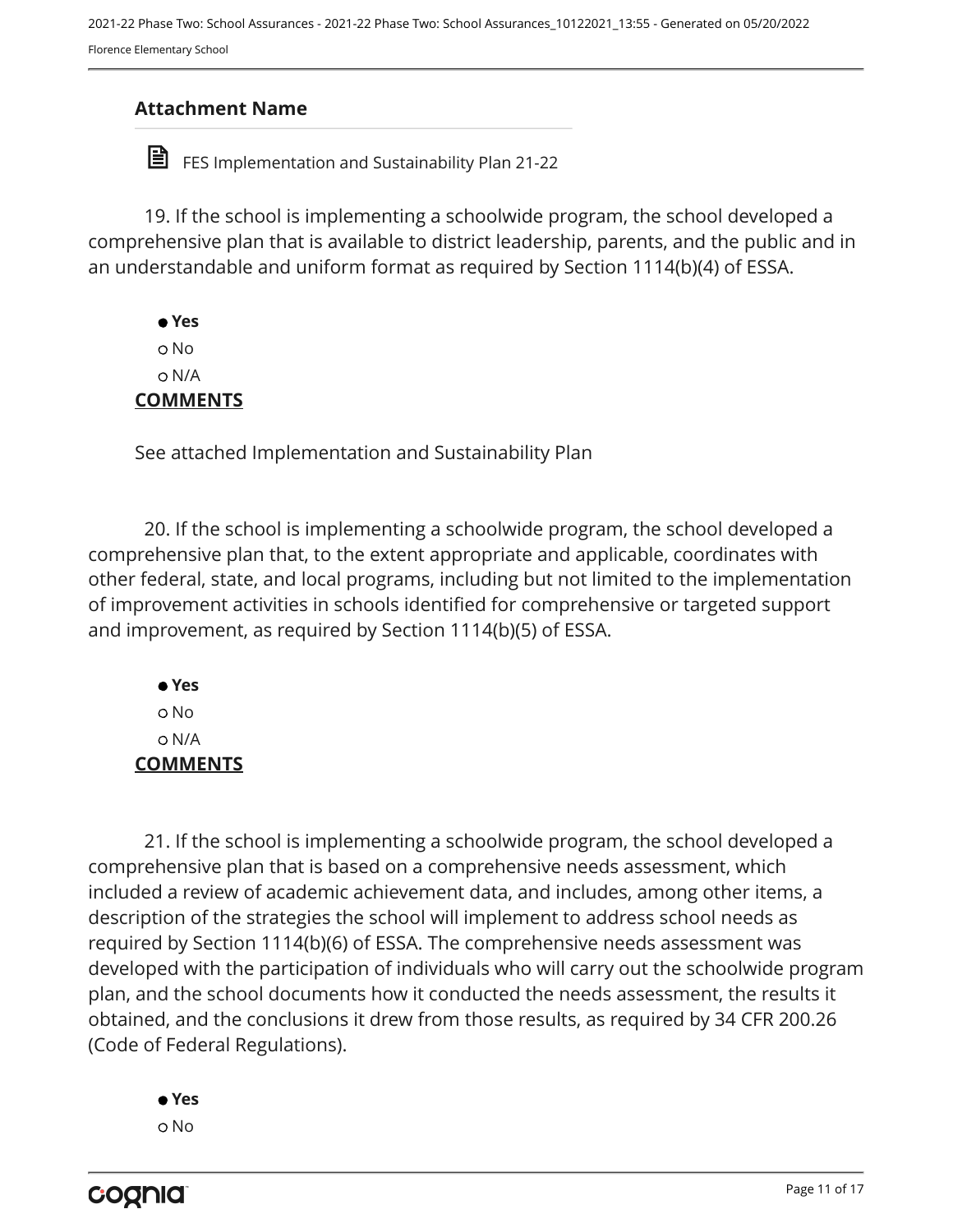#### N/A **COMMENTS**

FES utilizes a 30-60-90 Day planning system to create goals and monitor initiatives focused on three "big rocks"; Data, Instruction, and Professional Learning.

22. If the school is implementing a schoolwide program, the school developed, pursuant to Section 1114(b)(7), a comprehensive plan that includes a description of the strategies to be implemented to address school needs, including how such strategies: (1) provide opportunities for all children; (2) use methods and instructional strategies that strengthen the academic program in the school, increase learning time, and provide an enriched and accelerated curriculum; and, (3) address the needs of all children through, for example, the following activities: school-based mental health programs; a tiered model to prevent and address behavioral problems; professional development to improve instruction and use of data from academic assessments, and to recruit and retain effective teachers; and/or, strategies for assisting preschool children transition to local elementary school programs.

 **Yes** o No N/A **COMMENTS**

FES utilizes a 30-60-90 Day planning system to create goals and monitor initiatives focused on three "big rocks"; Data, Instruction, and Professional Learning.

23. The school regularly monitors the implementation and results achieved by the schoolwide program, using data from the state's annual assessments and other indicators of academic achievement. The school determines whether the schoolwide program has been effective in increasing the achievement of students in meeting the challenging state academic standards, particularly for those students who had been furthest from achieving the standards. The school revises the plan as necessary based on student needs and on the results of the regular monitoring, to ensure continuous improvement of students in the schoolwide program and to ensure that all students are provided opportunities to meet the challenging state academic standards, as required by Section 1114 (b)(3) of ESSA and 34 CFR 200.26.



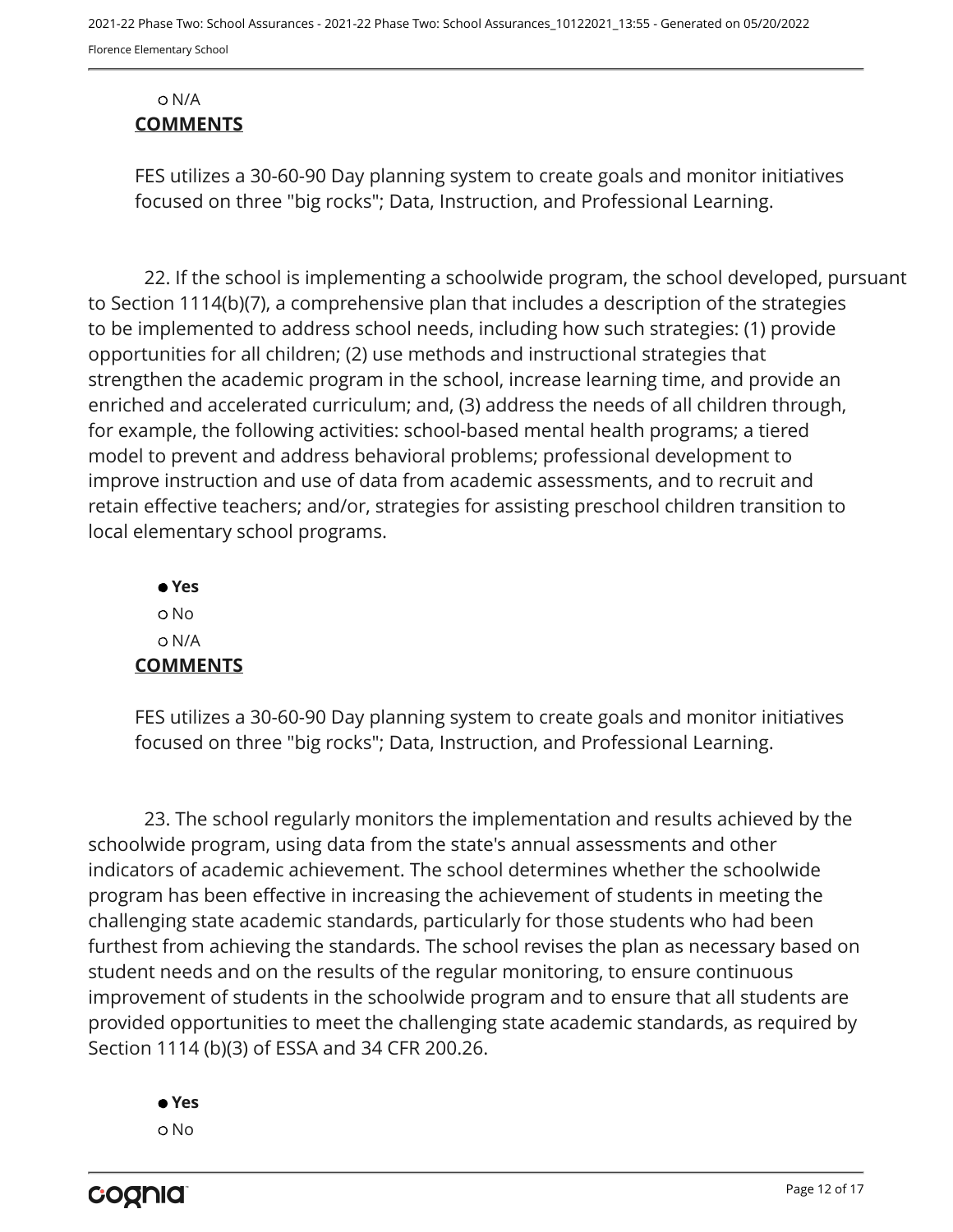#### N/A **COMMENTS**

FES utilizes a system for data triangulation to monitor student progress of standards attainment and growth. The CASE assessment, iReady, and STAR are utilized for both literacy and math attainment. Teachers also collect reading Record data in an one-on-one setting to determine students' reading level for instruction. The Boulder assessment is used for math. The Fastbridge assessment is used for students in need of RtI services.

### Title I Targeted Assistance School Programs

24. If the school is implementing a targeted assistance school program, participating students are identified in accordance with Section 1115(c) and on the basis of multiple, educationally related, objective criteria.

 Yes No  **N/A COMMENTS**

25. If the school is implementing a targeted assistance school program, the school serves participating students using resources under Title I, Part of ESSA to meet challenging state academic standards as required by Section 1115(b)(2)(A) of ESSA.

 Yes o No  **N/A COMMENTS**

26. If the school is implementing a targeted assistance school program, the school serves, pursuant to Section 1115(b)(2)(B) of ESSA, participating students using methods and instructional strategies to strengthen the academic program of the school, which may include, for example, expanded learning time, summer programs, and/or a tiered model to prevent and address behavioral problems.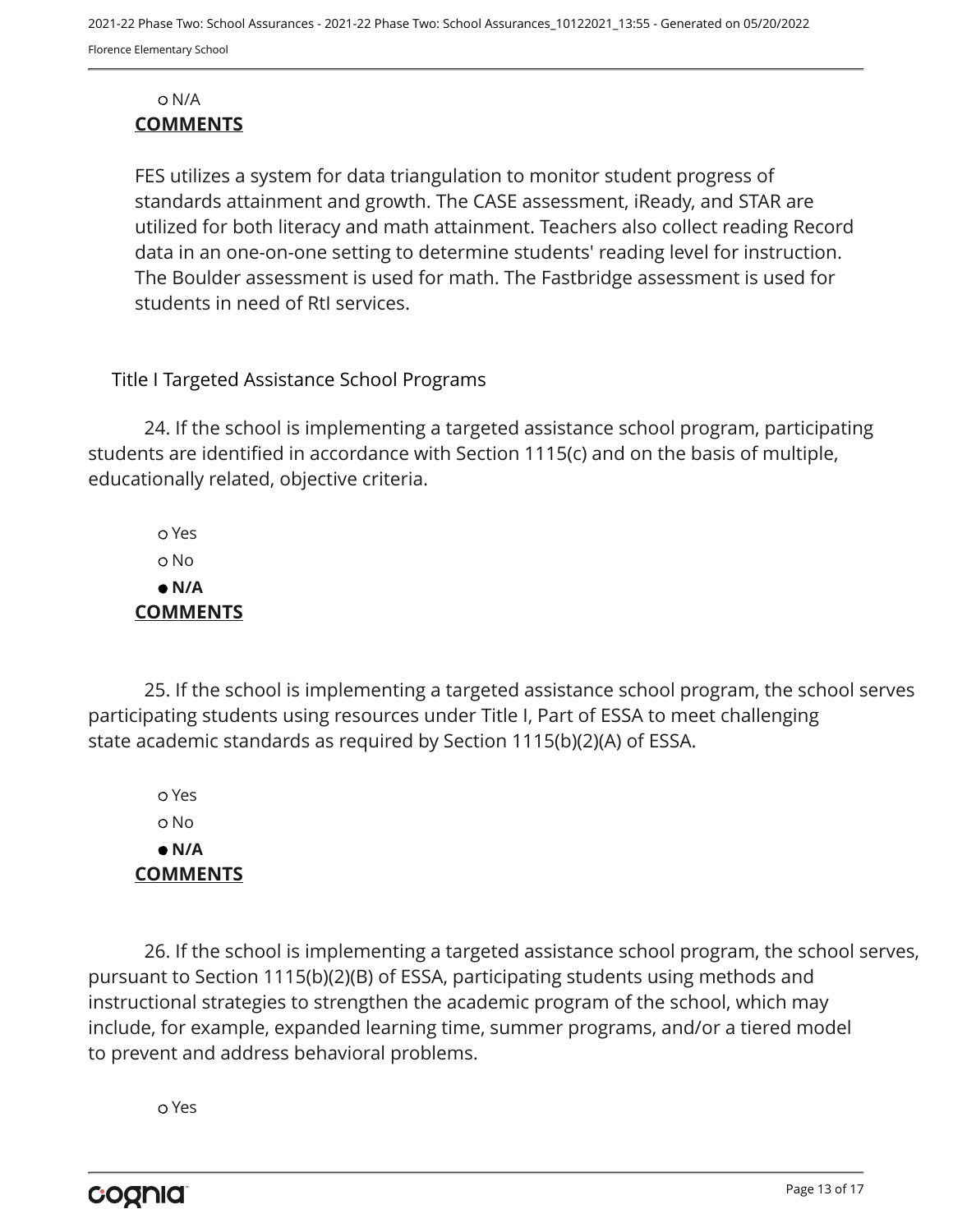No  **N/A COMMENTS**

27. If the school is implementing a targeted assistance school program, the school serves participating students by coordinating with and supporting the regular educational program as required by Section 1115(b)(2)(C) of ESSA.

 Yes o No  **N/A COMMENTS**

28. If the school is implementing a targeted assistance school program, the school serves participating students by providing professional development to, for example, teachers, administrators, classified staff, and/or other school personnel who work with participating students as required by Section 1115(b)(2)(D) of ESSA.

 Yes No  **N/A COMMENTS**

29. If the school is implementing a targeted assistance school program, the school serves, pursuant to Section 1115(b)(2)(E) of ESSA, participating students by implementing strategies to increase the involvement of parents of participating students in accordance with Section 1116 of ESSA.

 Yes No  **N/A COMMENTS**

30. If the school is implementing a targeted assistance school program, the school serves participating students, to the extent appropriate and applicable, by coordinating with other federal, state, and local programs, including but not limited to the implementation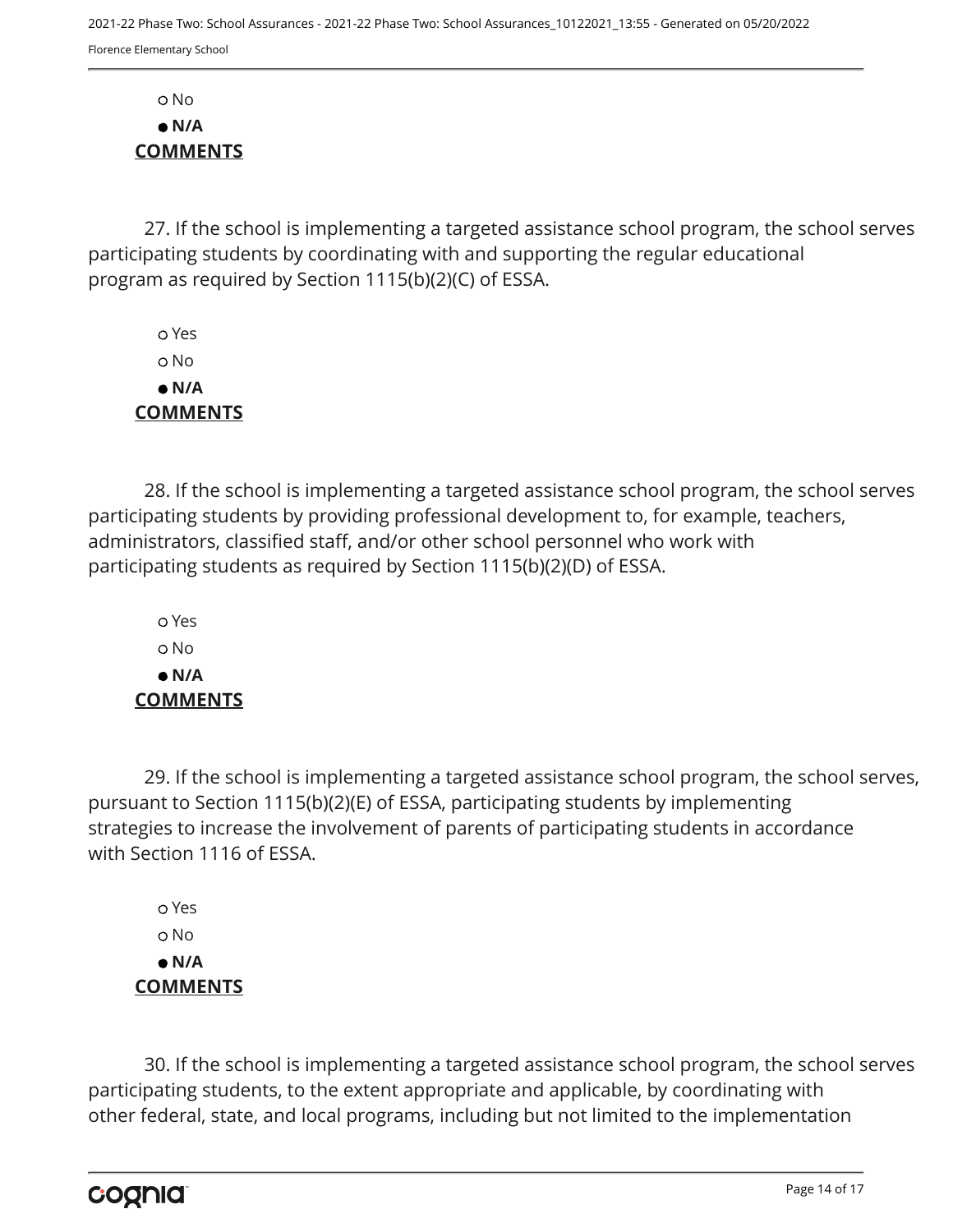2021-22 Phase Two: School Assurances - 2021-22 Phase Two: School Assurances\_10122021\_13:55 - Generated on 05/20/2022 Florence Elementary School

of improvement activities in schools identified for comprehensive or targeted support and improvement, as required by Section 1115(b)(2)(F) of ESSA.

 Yes No  **N/A COMMENTS**

31. If the school is implementing a targeted assistance school program, the school serves participating students by reviewing the progress of participating students on an ongoing basis and revising the targeted assistance program, if necessary, to provide additional assistance to meet challenging state academic standards as required by Section 1115(b) (2)(G) of ESSA.

 Yes No  **N/A COMMENTS**

Schools Identified for Targeted Support and Improvement

32. If identified for targeted support and improvement, including additional targeted support and improvement, pursuant to Section 1111(d)(2) of ESSA, the school developed and implemented a plan to improve student outcomes that, among other items, was informed by all indicators, including student performance against long-term goals; included evidence-based interventions; and, approved by local leadership. For reference, "evidence-based" is defined in ESSA Section 8101(21).

 Yes o No  **N/A COMMENTS**

33. If identified for additional targeted support and improvement pursuant to Section 1111(d)(2)(C), the school developed and implemented a plan to improve student outcomes that also identified resource inequities to be addressed through implementation of such plan.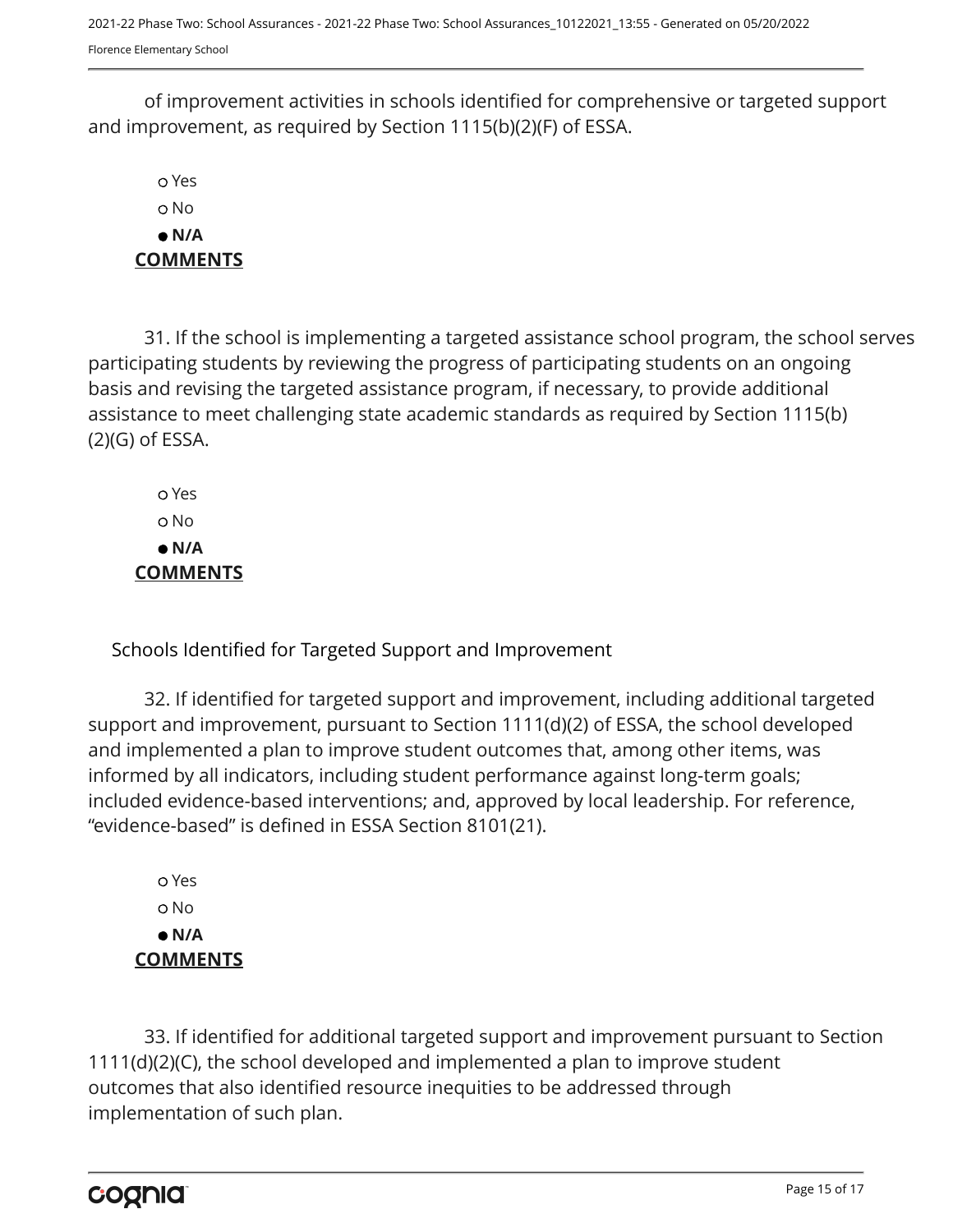2021-22 Phase Two: School Assurances - 2021-22 Phase Two: School Assurances\_10122021\_13:55 - Generated on 05/20/2022 Florence Elementary School

 Yes o No  **N/A COMMENTS**